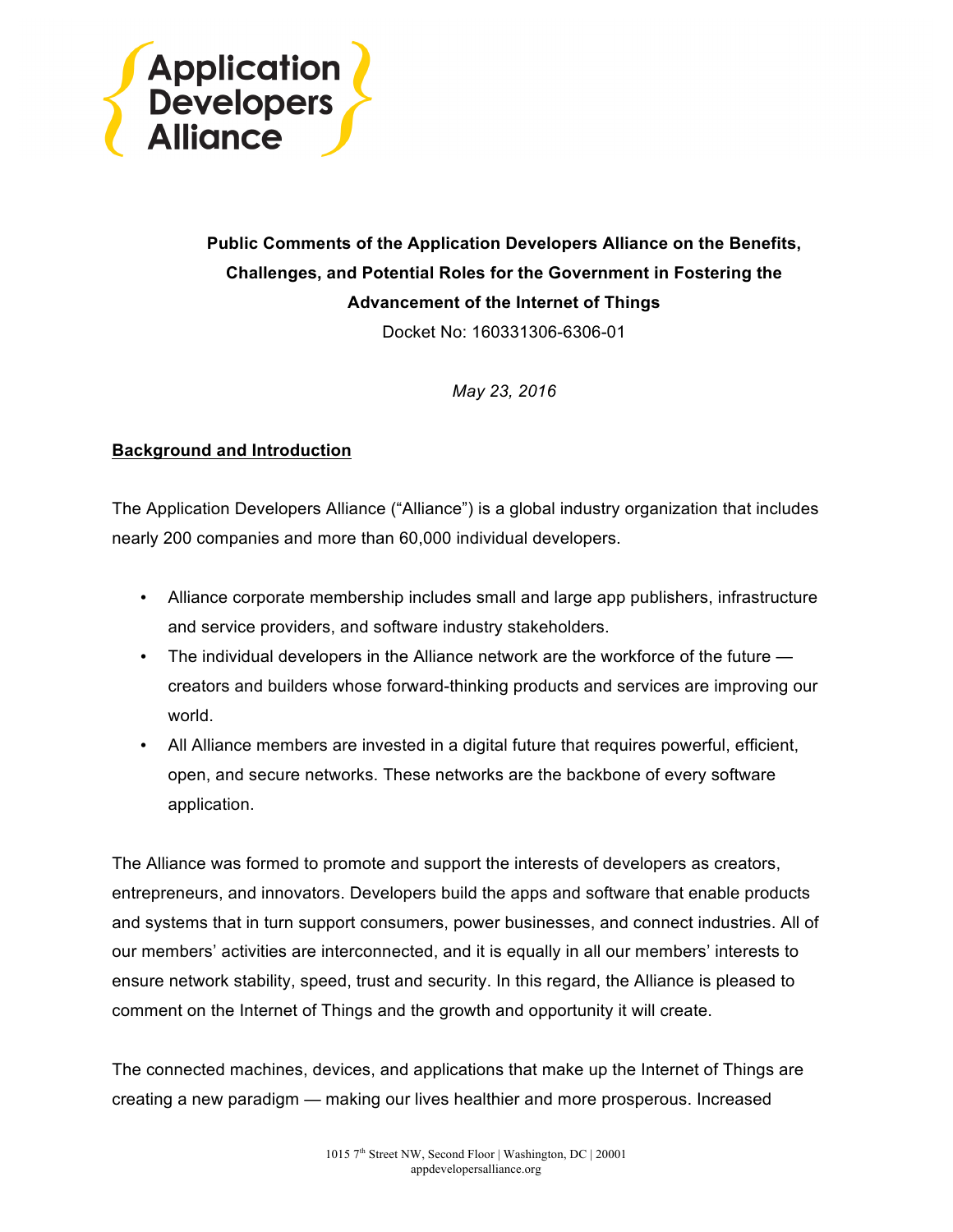connectivity is helping to link users with their "things," and their "things" to each other. The arena is ripe for growth, and it is estimated that by 2020, the IoT market will approach \$2 trillion and include nearly 50 billion connected objects.<sup>1</sup> Innovators are already creating wearable devices that can detect breast cancer, toilets that can measure glucose levels, and biochips that measure water contaminants. These developments and IoT's predicted growth are immensely promising for both the economy and users' lifestyles. However, the market will not realize its full potential if policymakers prematurely enact burdensome laws and regulations that will unnecessarily impede the deployment and adoption of IoT.

## **Principles for Effective IoT Policymaking**

Effective policymaking in the IoT arena begins with understanding and trusting the userinnovator relationship. Users cherish their privacy *and* the innovative products and services that are making their lives healthier, more convenient, and more prosperous. Innovators work hard to practice data's golden rule: they are collecting and using their customers' data in the same manner they would want their own data collected and used. The government should practice regulatory restraint and understand that this user-innovator relationship is spurring neverbefore-seen growth. More importantly, policymakers must know that data can be, and indeed already is, a force for good. Any IoT policymaking must be thoughtful and include input from an array of private- and public-sector stakeholders.

#### *Do Not Fear Data or its Innovative Uses*

Developers depend on data to innovate, grow, and improve our lives. For virtually every business in today's digital economy, data is the foundation upon which they operate. The IoT ecosystem is rapidly evolving, and industry is transparent with users on what data they collect, how it will be used, and who has access to it. Industry leaders have long valued consumer transparency and trust because their growth depends on it. Access to and use of data are critical to industry growth in this evolving ecosystem. For example, Strap, a human data analytics and wearable technology company, relies on complex data to drive their business. One doctor who works with Strap affirmed the value of the company's services, stating, "I don't

<sup>1</sup> Lindsay, Greg; Beau Woods; Joshua Corman. *Smart Homes and the Internet of Things.* Atlantic Council: Brent Scowcroft Center on International Security. March 2016. Washington, DC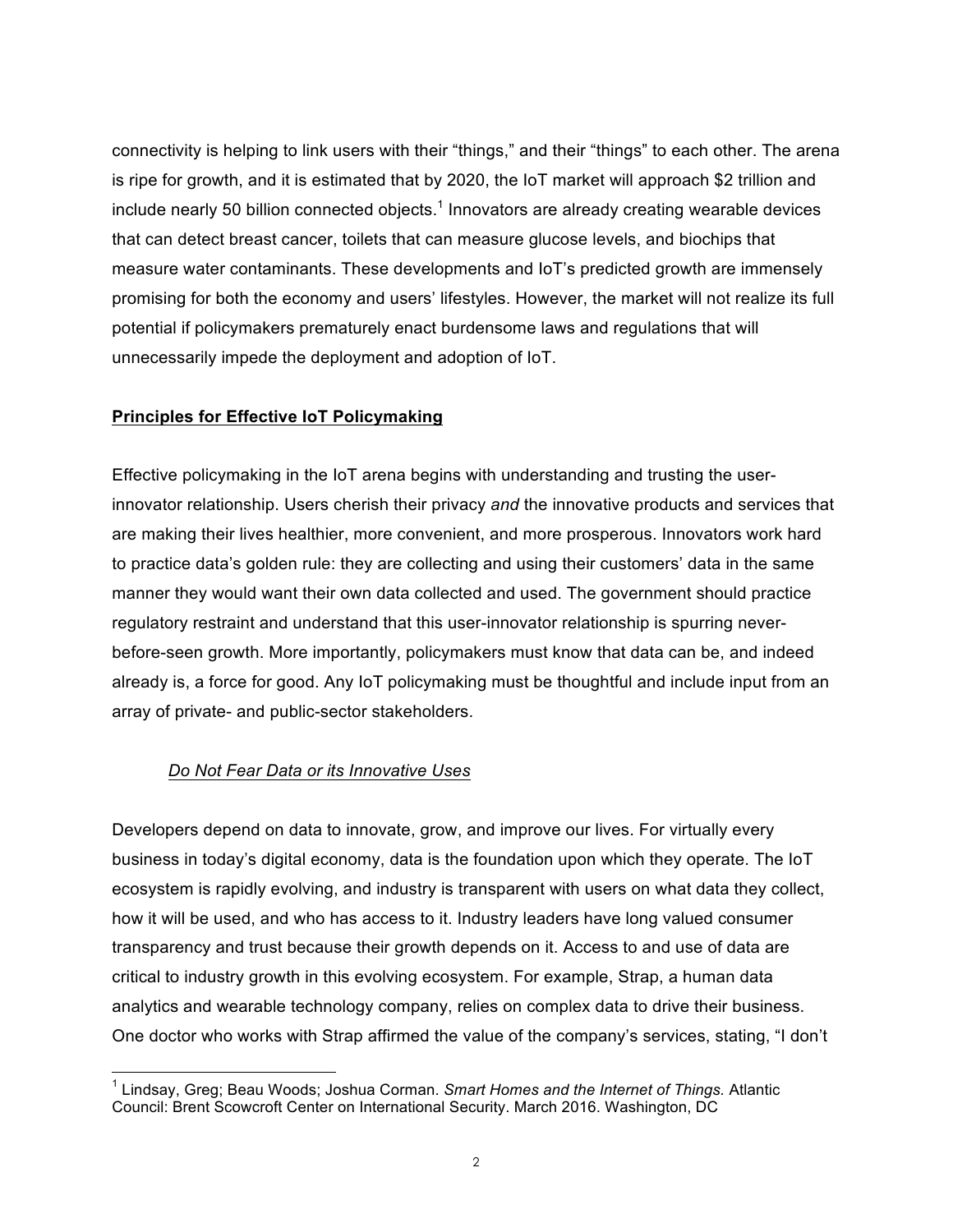want my patients' raw step count. I want to know how their recent activity trends impact their specific condition, and ultimately have my treatment decisions informed by those insights.<sup>"2</sup> To fully capitalize on IoT's potential and to best serve consumers, Strap needs the flexibility to collect a variety of data. Policies that place unreasonable limits on data collection or storage hamstring developers' ability to innovate, ultimately harming consumers, entrepreneurs, and businesses alike.

## *Do Not Harm Innovation or Growth*

The IoT ecosystem is complex, and regulations should not impose unnecessary burdens on developers, impede innovation or growth, or create tech mandates. Regulations should be consistent wherever possible and applied neutrally so that businesses operate on a level playing field. Companies already comply with state, federal, and sectoral laws and regulations, and any new rules must be reflective and address concrete harms, not supposed threats. Interagency cooperation is also important to ensure regulations do not duplicate or add additional obstacles that companies must navigate. Top-down government regulation, particularly in the areas of data privacy and security, will dramatically slow the pace of entrepreneurial innovation.

Indeed, the creators of IoT products recognize the market's growth potential. In a recent survey of 340 software developers, nearly 60 percent of respondents expressed interest in wearable devices or smart homes; 45 percent in connected cars; and 38 percent in connected retail.<sup>3</sup> What is more, in a separate survey, just half of all developers say they have the skillsets needed to meet today's IoT demands, indicating industry's difficulty to keep pace with growing consumer interest. 4

# *Do Trust Developers to Protect Their Consumers*

Developers understand the risks of cyber-attacks, which can shake consumer confidence in IoT and stifle innovation in the space. To mitigate these risks, developers are implementing

<sup>&</sup>lt;sup>2</sup> Caldwell, Steve. *Why mHealth Data is Not Enough*. Strap Blog. 4 May 2016. Cincinnati, OH.<br><sup>3</sup> Developer Snapshot: Interested Areas. Application Developers Alliance. November 2015 – March 2016. Washington, DC.

<sup>4</sup> *State of IoT: 2015 Global Developer Study.* Progress and Harbor Research. January – Feburary 2015. Bedford, MA.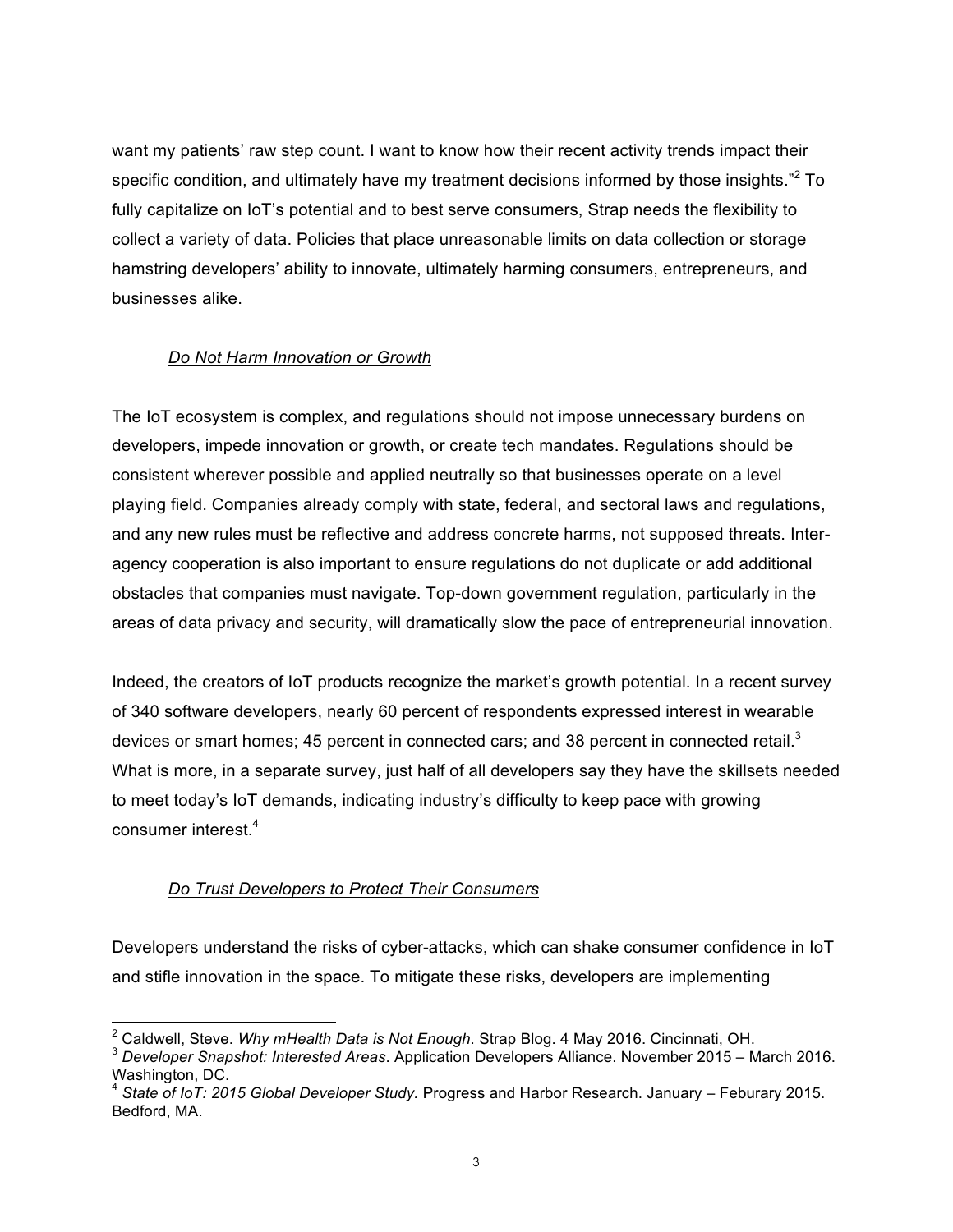procedures to preempt attacks and keep their users safe. Policymakers should leverage the innovation taking place in the global private security market instead of forcing companies to comply with an often outdated patchwork of state and national regulations. For instance, FileOpen Systems, a software company that provides tools to control distribution of valuable documents, relies upon industry-standard technologies and protocols to enable the global interchange of encrypted documents. According to CEO Sanford Bingham, "The introduction of country-specific encryption mandates would make it difficult, if not impossible, for FileOpen to produce a product capable of working internationally, thus undermining one key purpose of the software, which is to enable secure information interchange between national governments."

Developers are good data custodians, collecting and using data to create new and exciting products and improve existing ones with their users' best interests in mind. Furthermore, developers are employing robust security measures to protect this data. As an industry best practice, innovators are implementing privacy-by-design in an effort to protect their products and users throughout all aspects of a system's engineering. Many developers are encrypting data while in use, in transit, and at rest. Regulators must ensure developers have the necessary flexibility to create cutting-edge improvements to defend their products and services and protect their users.

#### *Do Update our Nation's Infrastructure and Bridge the Digital Divide*

Too many communities lack adequate internet access, affecting everything from a student's ability to complete online homework assignments to a person's ability to conduct basic financial transactions. Policymakers are already working to increase availability and access to affordable high-speed broadband with an eye to underserved communities. Additionally, policymakers must effectively manage spectrum capabilities to ensure this valuable resource is available for the new devices coming online every day. By 2020 there could be as many as 50 billion connected devices, but in order for this market to fully mature, appropriate investments are required to update the nation's infrastructure.<sup>5</sup> Massive additional infrastructure investments will be necessary to support the proliferation of new connections. The Alliance encourages

 <sup>5</sup> Lindsay, Greg; Beau Woods; Joshua Corman. *Smart Homes and the Internet of Things.* Atlantic Council: Brent Scowcroft Center on International Security. March 2016. Washington, DC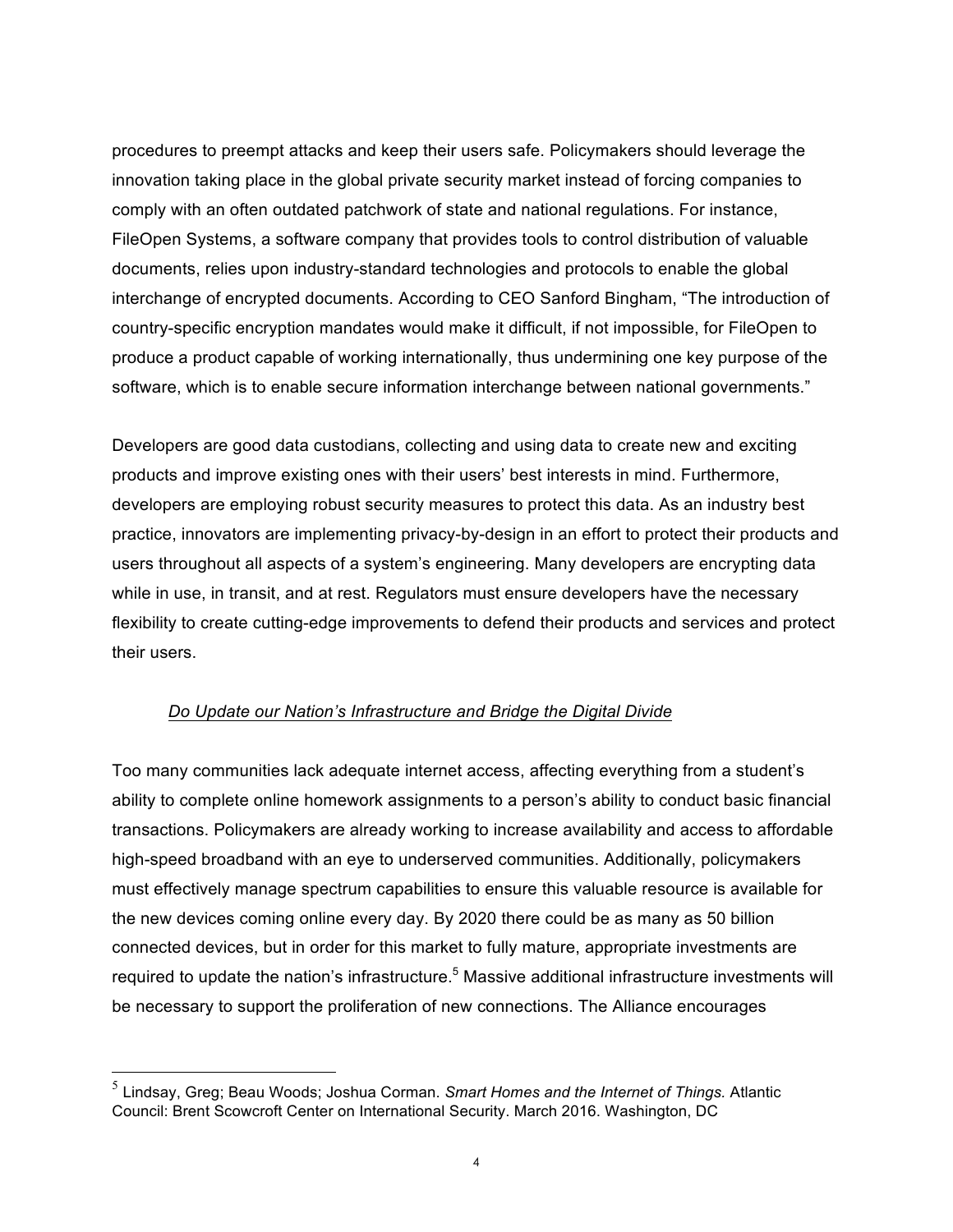policymakers to adopt a light-touch approach to IoT in order to encourage the necessary commitments from the private sector.

## *Do Create Public-Private Partnerships and Multi-Stakeholder Efforts*

Public-Private Partnerships (PPPs) allow the government to leverage private sector talent for the public's benefit and achieve what the public or private sector alone may not be able to accomplish. By partnering with private entities, the government is able to fast-track research and development, test the viability of specific projects, and implement or scale them in an efficient way. Smart cities, for instance, are only achievable via PPPs. One example of an IoT PPP implementation is in San José, where the city has partnered with Intel to use a smart city design to achieve San José's "Green Vision" initiative.<sup>6</sup> In addition, multi-stakeholder efforts that convene policymakers, academics, industry professionals, and other stakeholders to review the effectiveness of existing laws and regulations, outline future strategies, and identify burgeoning issues and regulatory concerns have proven to be very effective.

# *Do Create a National Plan*

As a disruptor in virtually every sector of our economy, IoT deserves a national strategy that policymakers can execute against. Like any national priority, IoT planning must include an array of governmental agencies, industry stakeholders, academics, and others to identify avenues for widespread IoT deployment and adoption. Ultimately, any national strategy should address workforce shortages, improving access to broadband, access to capital, interoperability, data collection and security, consumer privacy, protecting innovators and their works from abusive patent litigation and regulatory jurisdictions, among other things.

#### **Conclusion**

While still in its infancy, the Internet of Things ecosystem is already providing untold benefits to all people and facets of our economy. Connected devices and the data that power them are making the world healthier and more prosperous. As the government considers what, if any, role

 <sup>6</sup> *San José Implements Intel Technology for a Smarter City*. Intel Newsroom. 11 June 2014. Washington, DC.